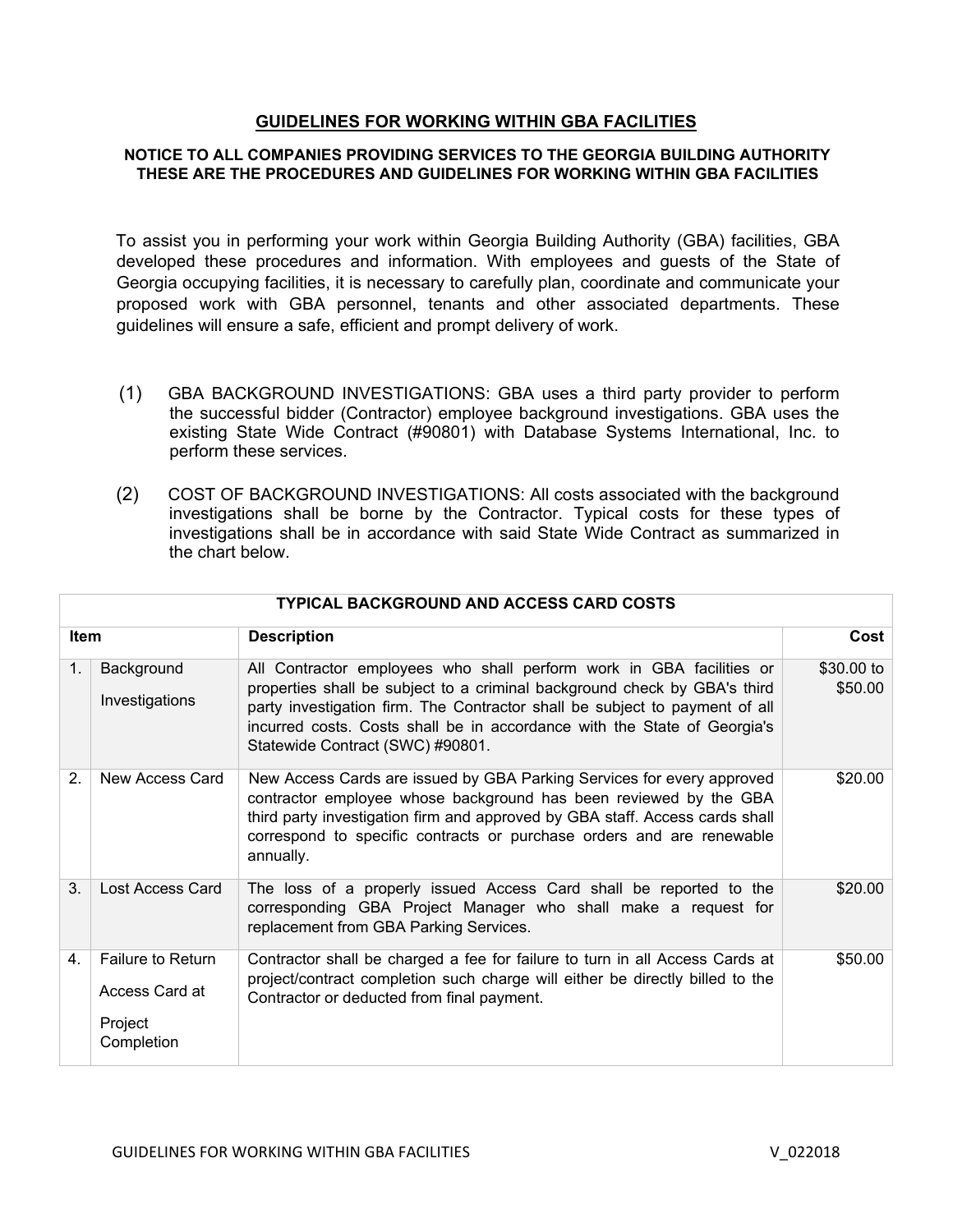|             | <b>TYPICAL BACKGROUND AND ACCESS CARD COSTS</b> |                                                                                                              |                       |  |
|-------------|-------------------------------------------------|--------------------------------------------------------------------------------------------------------------|-----------------------|--|
| <b>Item</b> |                                                 | <b>Description</b>                                                                                           | Cost                  |  |
| 5.          | <b>Annual Access</b><br>Card<br>Renewals        | Annual administrative charges annual background investigation charges will<br>apply on multi-year contracts. | \$20.00               |  |
| 6.          | Annual<br>Background<br>Investigations          | As defined in item 1 above.                                                                                  | \$30.00 to<br>\$50.00 |  |

(3) PARKING: GBA will not provide parking space for the Contractor or Contractor's employees, unless otherwise agreed to in writing by the Owner. GBA will provide temporary parking for vehicles loading or unloading goods, equipment, supplies and materials in loading areas as designated. Contractors shall not block any loading dock area or permit its employees to park in the designated loading areas. Contractors may park at a GBA the daily parking facility for \$10.00 (ten dollars) per day per vehicle. A monthly parking pass may also be obtained.

## (4) SPECIAL SECURITY MEASURES

- a. At least ten (10) working days prior to starting the Contract and as required thereafter, the Contractor shall provide the Owner with a list of current employees and supervisors assigned to the work. Contractor shall complete an "Awareness Statement, Security Clearance Consent Form" and "Contractor Building Card and ID Authorization Form," provided by GBA for all employees, supervisors included, assigned to the project. Contractor is required to have each applicant/worker provide a clear copy of his/her driver's license and/or State ID at the time their Access Card is processed. In addition to the two aforementioned forms, at the time the forms are submitted to the Authority, the Contractor must provide the assessed payment as a processing fee, for each Access Card Key requested. Any employee who refuses to provide this information or who, in the Authority's sole opinion is a security risk will not be allowed to work on the premises. Contractor shall not be refunded any portion of the processing fee for any employee the Authority does not deem acceptable to work on the project or for any employee the Contractor does not utilize on the project. All employees may be subject to search and inspection of parcels upon entering and leaving premises. The Contractor shall notify the Owner within 24 hours or less of dismissal of any employee assigned to the work. All workers not used shall return their access card to GBA.
- b. GBA reserves the right to limit or restrict access to buildings to authorized personnel and to prohibit access to particular agents, servants, or employees of Contractor. The foregoing reserved right or authority shall in no way impose any obligation or liability on the GBA for the negligent or wrongful hiring or discharge by Contractor of any of Contractor's subcontractors, agents, or employees, for which Contractor shall be and remain solely responsible and Contractor hereby agrees to indemnify and hold harmless GBA from any claim or assertion which is to the contrary.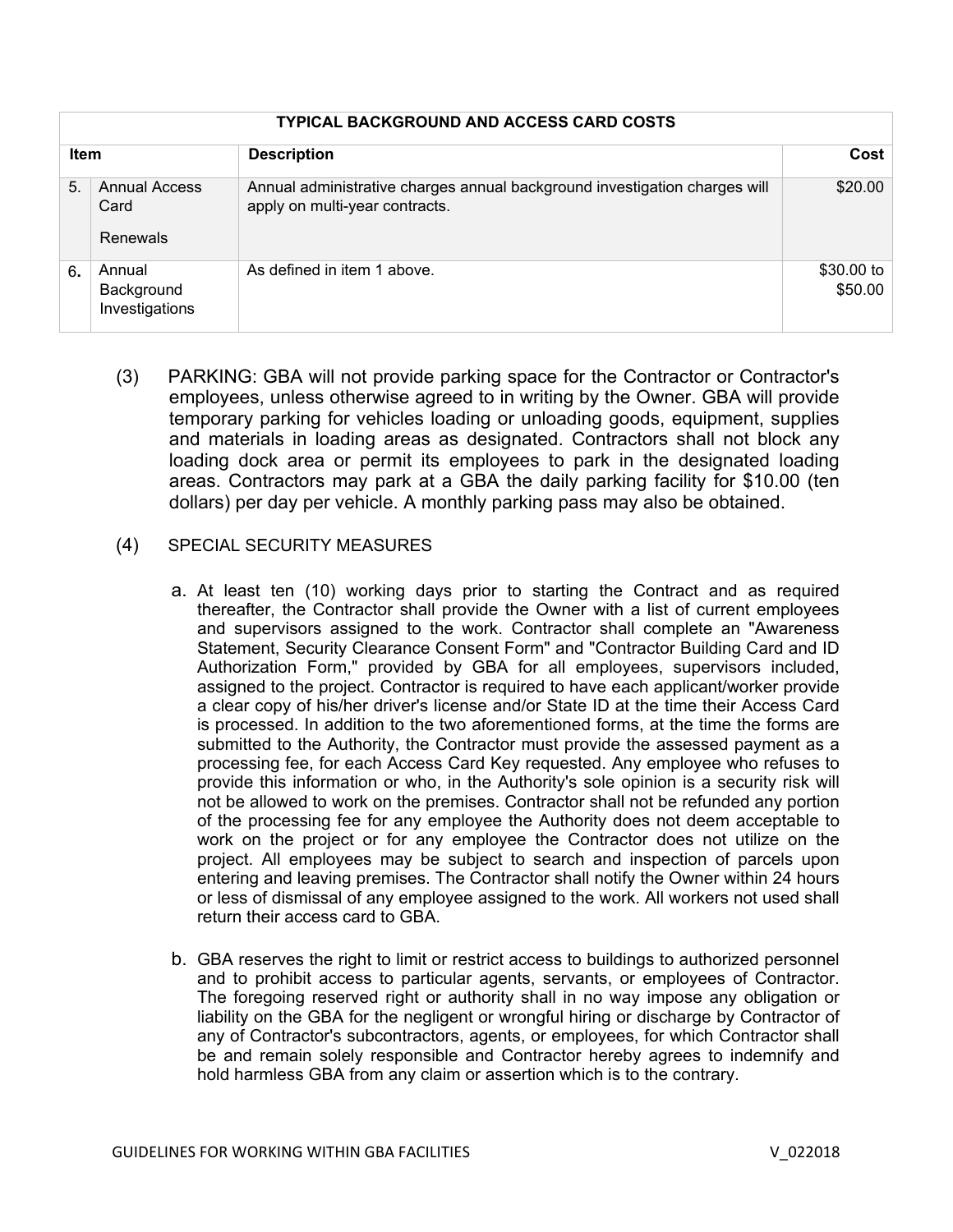- c. Contractor will obtain the consent in writing of each of its employees to release to the GBA upon request, including, without limitation, any background investigation report or law enforcement agency report on file with Contractor, but excluding any such records kept for income, employment and unemployment tax purposes.
- (5) ACCESS CARDS: Contractor shall ensure that every new employee under the contract has a Georgia Building Authority building access cards with photograph before the employee enters on duty. GBA Parking and Access Services Department shall furnish these cards. Access cards will be valid for one year. Should the work exceed one year, Contractor shall be required to renew badges. The fee to renew an Access Card after the one-year expiration shall be assessed as shown on the respective chart above. The Contractor shall ensure that all cards are returned to the GBA within 48 hours of the dismissal or termination of Contractor's employees, or when the contract expires. The Contractor shall be assessed monetary damages per access card for those access cards that are not returned as required and within the specified period of time.
	- a. Contractor shall ensure that all employees wear building access card on their body in a readily visible manner during duty hours. Employees shall show and present said access cards upon request. GBA reserves the right to periodically verify and reconcile access cards of contract employees against their personal government issued identification. Any employee without the proper identification will be denied entrance to the building or worksite and requested to leave the premises.
	- b. Contractor shall make his employees available for building access cards on a schedule to be negotiated with the GBA. The access cards will be prepared and confirmed by the Authority after the required security clearance has been received on the Contractor's employee(s). Authority personnel will take the pictures and furnish the equipment and materials to produce the access cards. The Contractor will notify the Owner when employee access cards are lost. It will be the responsibility of the Contractor to pay for replacement access cards at the assessed cost per card. (Please see table above for applicable charges applicable to this program.) To obtain a replacement or renew a building access card, the Contractor shall follow the same process as stated in above.
- (6) COORDINATION OF WORK: Contractor recognizes and agrees that portions of the building may be occupied by State employees performing essential tasks necessary for the efficient operation of State government. Consequently, Contractor agrees that he shall perform his work in such a manner as to provide the least possible disruption to the occupants of the building. The Contractor shall provide the GBA Project Manager work scheduling requests well in advance of the work to be performed. Contractors shall contact the Project Manager or his representative upon entering or leaving the facility or work site.
- (7) WORKING HOURS. The Contractor shall perform all work, make all deliveries and have access to work areas as negotiated between the parties and upon written permission of the GBA. Contractor may make deliveries and have access to work areas at any other hour of any day provided that it is pre-approved and normal customer access is not limited or hindered in any way. Contractor shall bear without any contribution from the GBA, any extra expense and responsibility for doing so, including, without limitation, its own overtime expense. Contractor's promise to perform the work under the contract within the maximum time stated is not dependent on the availability of the working area